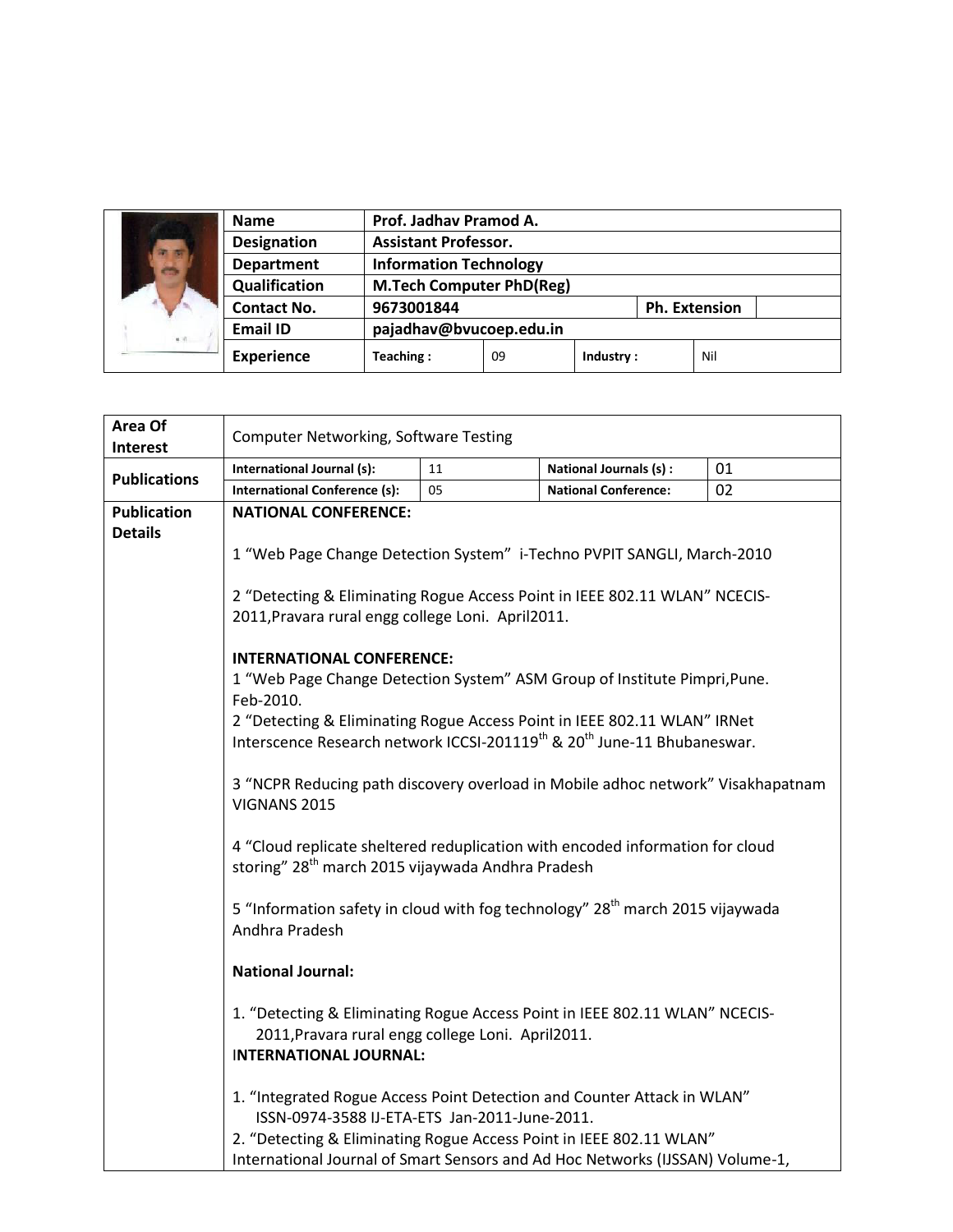| Issue-1, June-2011                                                                                                                                                                                                              |  |  |                                                                                                      |                                                                                                                                               |  |  |
|---------------------------------------------------------------------------------------------------------------------------------------------------------------------------------------------------------------------------------|--|--|------------------------------------------------------------------------------------------------------|-----------------------------------------------------------------------------------------------------------------------------------------------|--|--|
| 3 "Active Image Authentication System (AIAS)" JECCE ISSN:2249-071X ISSUE-5                                                                                                                                                      |  |  |                                                                                                      |                                                                                                                                               |  |  |
| Volume-4 Oct-13.                                                                                                                                                                                                                |  |  |                                                                                                      |                                                                                                                                               |  |  |
| 4 "Active Image Authentication SYStem (AIAS): Design, Implementation, analysis"                                                                                                                                                 |  |  |                                                                                                      |                                                                                                                                               |  |  |
| IJAIEM ISSN-2319-4847 ISSUE-11 Volume-2 Dec-13                                                                                                                                                                                  |  |  |                                                                                                      |                                                                                                                                               |  |  |
| 5 "DDoS and Flooding Attack in MANET" IJETAE Volume 3 Issue 5 ISSN 2250-2459                                                                                                                                                    |  |  |                                                                                                      |                                                                                                                                               |  |  |
| May 13                                                                                                                                                                                                                          |  |  |                                                                                                      |                                                                                                                                               |  |  |
| 6 "Hybrid defense mechanism for DDoS & Flooding Attacks in MANET" IJERT Vol-2                                                                                                                                                   |  |  |                                                                                                      |                                                                                                                                               |  |  |
| Issue-10 ISSN 2278-0181 Oct-13                                                                                                                                                                                                  |  |  |                                                                                                      |                                                                                                                                               |  |  |
|                                                                                                                                                                                                                                 |  |  |                                                                                                      |                                                                                                                                               |  |  |
| 7 "Improvement in the usability of GIS based services by applying semantic ontology"<br>IJETTCS www.ijettcs.org ISSN 2278-6856 May-14                                                                                           |  |  |                                                                                                      |                                                                                                                                               |  |  |
|                                                                                                                                                                                                                                 |  |  | 8 "Implementation of forecast system for users web browsing conduct" IJERMT ISSN<br>2278-9359 May-14 |                                                                                                                                               |  |  |
| 9. : Literature Survey on Model Driven Testing- Functional Test Case Generation with                                                                                                                                            |  |  |                                                                                                      |                                                                                                                                               |  |  |
| <b>Redundancy Check and Model Paradigm Approach</b> Volume 6 Issue 3 - December 2016<br>http://www.ijniet.org/issues/volume-6-issue-3-december-2016/                                                                            |  |  |                                                                                                      |                                                                                                                                               |  |  |
|                                                                                                                                                                                                                                 |  |  |                                                                                                      | 10. LITERATURE REVIEW ON MODEL BASED SOFTWARE TESTING TECHNIQUES                                                                              |  |  |
| Name of journal: International Journal of Current Research<br>Vol. 9, Issue, 06, pp.51827-51829, June, 2017<br>http://www.journalcra.com<br>11: Functional Test Case Generation based on Model Driven Testing using FSM and UML |  |  |                                                                                                      |                                                                                                                                               |  |  |
|                                                                                                                                                                                                                                 |  |  |                                                                                                      | <b>Activity Diagram</b><br>Name of journal: International Journal of Advanced Research in Computer Science, Volume 8,<br>No. 5, May-June 2017 |  |  |
|                                                                                                                                                                                                                                 |  |  |                                                                                                      |                                                                                                                                               |  |  |
|                                                                                                                                                                                                                                 |  |  |                                                                                                      |                                                                                                                                               |  |  |
|                                                                                                                                                                                                                                 |  |  |                                                                                                      |                                                                                                                                               |  |  |
| Nil                                                                                                                                                                                                                             |  |  |                                                                                                      |                                                                                                                                               |  |  |
| Nil                                                                                                                                                                                                                             |  |  |                                                                                                      |                                                                                                                                               |  |  |
| 1. Social Media marketing for Education.                                                                                                                                                                                        |  |  |                                                                                                      |                                                                                                                                               |  |  |
| 2. Leadership for Teaching Faculty.                                                                                                                                                                                             |  |  |                                                                                                      |                                                                                                                                               |  |  |
|                                                                                                                                                                                                                                 |  |  |                                                                                                      |                                                                                                                                               |  |  |
|                                                                                                                                                                                                                                 |  |  |                                                                                                      |                                                                                                                                               |  |  |
| Act as a Sports Coordinator in B.E. for year 2007-08.<br>$\bullet$                                                                                                                                                              |  |  |                                                                                                      |                                                                                                                                               |  |  |
| Worked as Committee member blood donation camp 13th JAN 2011.                                                                                                                                                                   |  |  |                                                                                                      |                                                                                                                                               |  |  |
| Worked as Dais/banner Committee member Bharatiyam-11.                                                                                                                                                                           |  |  |                                                                                                      |                                                                                                                                               |  |  |
| Working in the library committee.                                                                                                                                                                                               |  |  |                                                                                                      |                                                                                                                                               |  |  |
| Worked in Admission process (Scrutiny committee)-2012.                                                                                                                                                                          |  |  |                                                                                                      |                                                                                                                                               |  |  |
| Worked in ERP model Software development team.                                                                                                                                                                                  |  |  |                                                                                                      |                                                                                                                                               |  |  |
| Worked as GFM for the academic year 2011-12.                                                                                                                                                                                    |  |  |                                                                                                      |                                                                                                                                               |  |  |
|                                                                                                                                                                                                                                 |  |  |                                                                                                      |                                                                                                                                               |  |  |